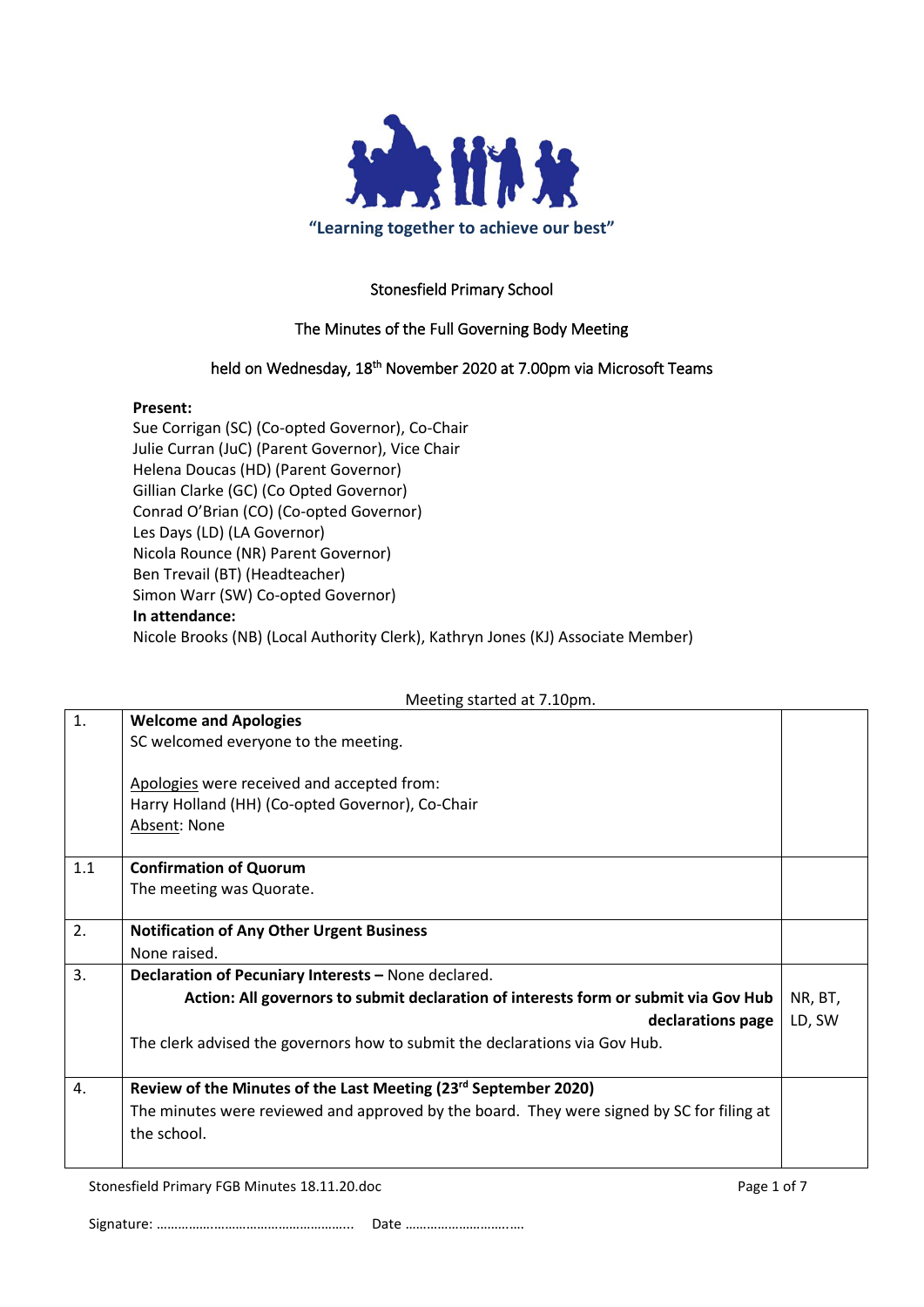|         | 4.1 Matters Arising - the actions were reviewed and updated in the actions log below.                  |  |  |  |  |  |
|---------|--------------------------------------------------------------------------------------------------------|--|--|--|--|--|
|         | Action point 4: Inclusion report and query over the content.                                           |  |  |  |  |  |
|         | BT advised the GB that he has researched how other schools report this. It seems that the              |  |  |  |  |  |
|         | name of the report is the cause of confusion. It should be titled the SEND report. Inclusion           |  |  |  |  |  |
|         | should be built into the Equality reporting. Is the GB happy with this proposal?                       |  |  |  |  |  |
|         | The Governors have no objections and approved this plan.                                               |  |  |  |  |  |
| 5.      | <b>Head teacher Report</b>                                                                             |  |  |  |  |  |
|         | Report was loaded to the hub prior to the meeting.                                                     |  |  |  |  |  |
|         | BT reported. The report summarises key actions and monitoring. He thanked the governors                |  |  |  |  |  |
|         | for their work on monitoring. There is a good selection of monitoring reports and leadership           |  |  |  |  |  |
|         | monitoring on file. There has been significant progress made in the last 12 months. The                |  |  |  |  |  |
|         | next steps in school improvement have been identified.                                                 |  |  |  |  |  |
|         | The school has carried out a delayed assessment of Year 1 phonics that should have                     |  |  |  |  |  |
|         | happened last academic year. BT was pleased to see that 12/14 pupils (now in year 2)                   |  |  |  |  |  |
|         | passed their phonics check. This may even increase to 13/14 this term.                                 |  |  |  |  |  |
|         | Beth Brockall (English subject lead) has been carrying out work with low attaining readers             |  |  |  |  |  |
|         | has this has been working very well.                                                                   |  |  |  |  |  |
|         | Mental Health support plan - Key actions have been pupil survey / staff training / support             |  |  |  |  |  |
|         | from the learning and engagement team.                                                                 |  |  |  |  |  |
|         | At the next FGB meeting BT will present the anti-bullying policy. Lots of pupils are keen to           |  |  |  |  |  |
|         | be anti-bullying ambassadors.                                                                          |  |  |  |  |  |
|         | Q: Are the parents aware of the interventions the school employs for supporting mental                 |  |  |  |  |  |
| health? |                                                                                                        |  |  |  |  |  |
|         | A: Yes, a letter is sent to the parents and consent is obtained.                                       |  |  |  |  |  |
|         | BT has met the new SIP from Wychwood School - he has been very helpful.                                |  |  |  |  |  |
|         | A discussion is recorded within confidential minutes                                                   |  |  |  |  |  |
|         | BT gave a brief summary of how he is recruiting for 3 x TA posts to provide support needed             |  |  |  |  |  |
|         | for three pupils with existing and pending EHCP's.                                                     |  |  |  |  |  |
|         | Q: Are the school security measures sufficient for the children who have additional needs?             |  |  |  |  |  |
|         | A: The school premises is secure, but BT is applying for funding for additional lunch cover as         |  |  |  |  |  |
|         | 1:1 support is required during break times too. With the Covid situation there is not any              |  |  |  |  |  |
|         | extra staff capacity. KJ offered to volunteer help during lunchtimes. BT thanked KJ.                   |  |  |  |  |  |
|         | Q: Can BT clarify the expenditure for Covid catch-up. Does this cover the additional costs             |  |  |  |  |  |
|         | related to Covid.                                                                                      |  |  |  |  |  |
|         | A: The funding is purely to support those children who require support to catch up, not                |  |  |  |  |  |
|         | additional costs. Reporting must be published on the website.                                          |  |  |  |  |  |
|         | The reporting must show 1) How they have spent the money and 2) How they have                          |  |  |  |  |  |
|         | measured the impact.                                                                                   |  |  |  |  |  |
|         | The school will receive one payment this financial year and the 2 <sup>nd</sup> payment next financial |  |  |  |  |  |
|         | year. A National Tutoring Programme through Third Space Learning has been purchased. It                |  |  |  |  |  |
|         | provides a reduced cost of 1:1 tuition. Research shows there is a high chance that the                 |  |  |  |  |  |
|         | children will benefit from this. There will be two 10 week programmes. One in Spring term              |  |  |  |  |  |

Stonesfield Primary FGB Minutes 18.11.20.doc example 2 of 7

Signature: …………….………………………………... Date ………………………..….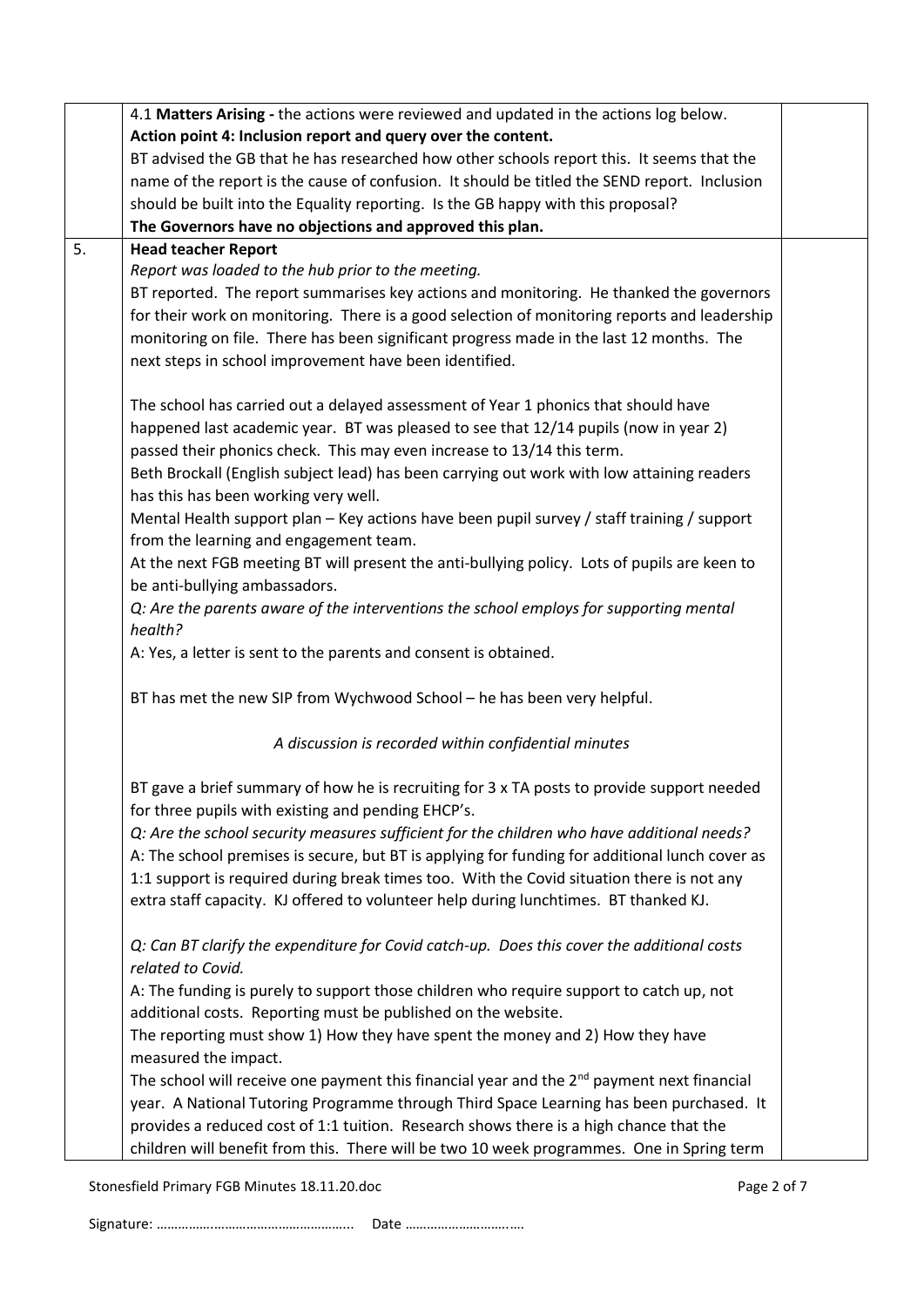|    | and one in Summer term. The disadvantaged pupils and those who need it most will be<br>targeted.                                                                                                                                                                                                                                                                                                                                                                                                                  |  |
|----|-------------------------------------------------------------------------------------------------------------------------------------------------------------------------------------------------------------------------------------------------------------------------------------------------------------------------------------------------------------------------------------------------------------------------------------------------------------------------------------------------------------------|--|
|    | The Annual Safeguarding report has been completed. Each FGB meeting BT will report back<br>on action plan updates. The governors did not have any questions regarding the report.                                                                                                                                                                                                                                                                                                                                 |  |
|    | There are problems with the heating in school. It will be discussed further at the next<br>finance committee meeting.                                                                                                                                                                                                                                                                                                                                                                                             |  |
|    | Safeguarding<br>Q: Some further information sought on the nature of the Multi Agency Safeguarding Hub<br>(MASH) information requests<br>A: The report details two information requests but there has since been a third. This is a<br>high number for this early in the year. Either MASH or another agency has received<br>concerns and the school are asked to answer a set of questions. There is a two-way<br>communication process and BT is kept updated on each case.<br>No further questions were raised. |  |
| 6. | <b>Policies</b><br>Documents were loaded to the hub prior to the meeting.<br><b>HR Policy</b><br>This policy is based on the OCC template model. It has been tailored for Stonesfield PS. The<br>changes were mostly reflecting the differences in management structure.<br>There were no questions or objections.<br>The policy was approved.                                                                                                                                                                    |  |
|    | <b>Freedom of Information policy (FOI)</b><br>This policy still requires more work. BT is waiting for information from the nominated Data<br>Protection Officer (DPO). The Woodstock PS FOI Policy is also being used for comparison<br>and this has more detail to be considered. BT is also trying to establish exactly which<br>documents are freely available.                                                                                                                                                |  |
|    | Q: Is the School Improvement Plan (SIP) a public document?<br>A: BT explained that the working copy contains too much detail for confidentiality to be<br>maintained. They have a second copy (parent friendly version) that is suitable for sharing.                                                                                                                                                                                                                                                             |  |
|    | The subscription to the DPO service is up for renewal. The cost is approximately £550 p/a.<br>Are the governors happy to renew the subscription?<br>The governors approved the expenditure.                                                                                                                                                                                                                                                                                                                       |  |
|    | <b>Governor Information</b><br>KJ has received some feedback that some staff don't know who the governors are. She has<br>looked at some other school websites and it is common to have a profile on each governor,<br>some with a photograph too. Would the governors be happy to do this? KJ would co-<br>ordinate this.                                                                                                                                                                                        |  |
|    | The governors discussed this. They are in agreement that this is a good idea. It would be<br>nice to also have a 'Meet the governors' event (virtual or live when possible), but<br>acknowledged that getting the timings right could be tricky. It was agreed to send a photo                                                                                                                                                                                                                                    |  |
|    |                                                                                                                                                                                                                                                                                                                                                                                                                                                                                                                   |  |

Stonesfield Primary FGB Minutes 18.11.20.doc example 3 of 7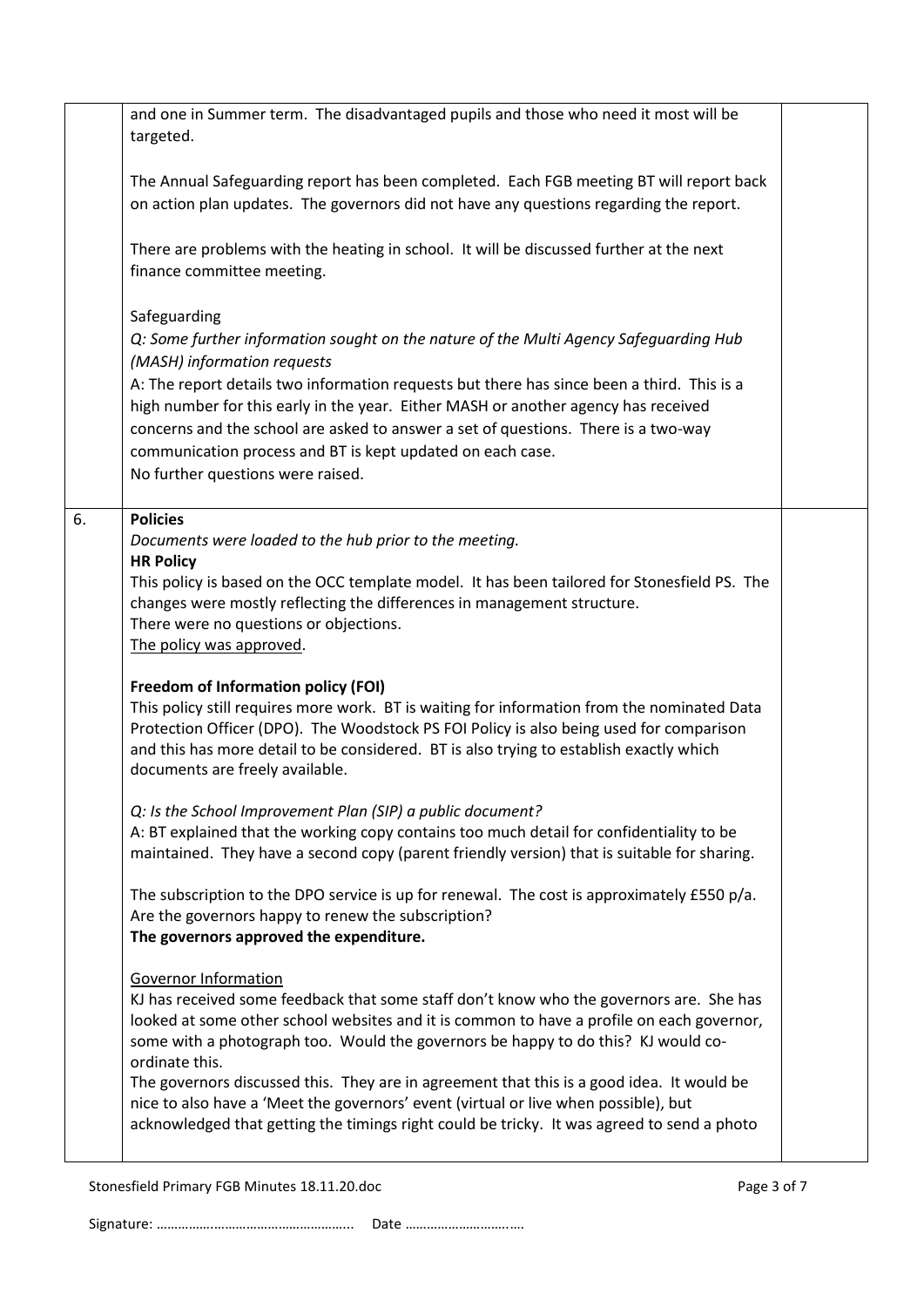|    | and a pen profile to KJ, but it would be circulated to the school community only and not       |              |
|----|------------------------------------------------------------------------------------------------|--------------|
|    | published on the school website.                                                               |              |
|    | Action: Send a photo and pen profile to KJ                                                     | <b>ALL</b>   |
| 7. | <b>Committee reports</b>                                                                       |              |
|    | <b>Finance, Resource, Health &amp; Safety (FRHS)</b>                                           |              |
|    | The minutes were loaded to the hub for governors to view.                                      |              |
|    | SC reported. The school will receive finance officer time as part of the OCC strategy support. |              |
|    | The increase of pupils is good news, but they joined the school after the census date so they  |              |
|    | will miss out on the funding for these pupils next year.                                       |              |
|    | The boiler problems were discussed. H&E engineers have been to try and fix the problems        |              |
|    | but not succeeded. BT does not have confidence that they can.                                  |              |
|    | LD advised that he has made enquiries and does not believe there is any re-course to receive   |              |
|    | any money back on the boiler.                                                                  |              |
|    | BT has a contact at OCC (Mark Harris) who remembers the original installation. He will         |              |
|    | advise on maintenance. LD would like to be involved I this conversation. BT will advise LD     |              |
|    | when this will happen.                                                                         |              |
|    | It will also be mentioned at the OCC strategy group meeting next week.                         |              |
|    | Action: Advise LD when BT speaks with Mark Harris                                              | <b>BT</b>    |
|    | Action: Report the boiler problem to the Strategy Group                                        | BT/SC        |
|    |                                                                                                |              |
|    | The appraisal processes are taking place in school and the HT appraisal is being held          |              |
|    | tomorrow.                                                                                      |              |
|    | A discussion has been recorded within confidential minutes                                     |              |
|    | Q: Has there been any progress on governor recruitment (Co-opted Governors)?                   |              |
|    | A: SC advised that there was no response from the advert in the Slate. The GB needs            |              |
|    | someone with financial experience.                                                             |              |
|    | The governors discussed advertising in newspapers, but this is extremely expensive. KJ and     |              |
|    | NB suggested organisations who match candidates with governing boards.                         |              |
|    | Action: Send link for governors for schools website to SC                                      | ΚJ           |
|    | Action: Send link for Inspiring Governance website to SC                                       | <b>Clerk</b> |
|    |                                                                                                |              |
|    | The Parent Governor election process is underway.                                              |              |
|    | Q: Has the bill query for the water leak been resolved?                                        |              |
|    | A: BT confirmed that it had been resolved, but a new water leak issue has arisen. Thames       |              |
|    | Water have been out but couldn't identify the problem. The next step is to call a plumber      |              |
|    | in. LD will help with this.                                                                    |              |
|    | Action: Contact a plumber for the school                                                       | LD           |
|    |                                                                                                |              |
|    | Curriculum                                                                                     |              |
|    | The minutes have been loaded to the hub for governors to review.                               |              |
|    | JuC reported. The committee were updated on the blended learning provision, the SIP and        |              |
|    | quality of teaching and data on Pupil Premium (PP) and SEN.                                    |              |
|    | The committee learned what is being done to benchmark data and show progress. It is            |              |
|    | looking encouraging.                                                                           |              |
|    | The Equality plan is being re-drafted.                                                         |              |
|    |                                                                                                |              |
|    |                                                                                                |              |
|    | Stonesfield Primary FGB Minutes 18.11.20.doc<br>Page 4 of 7                                    |              |

Signature: …………….………………………………... Date ………………………..….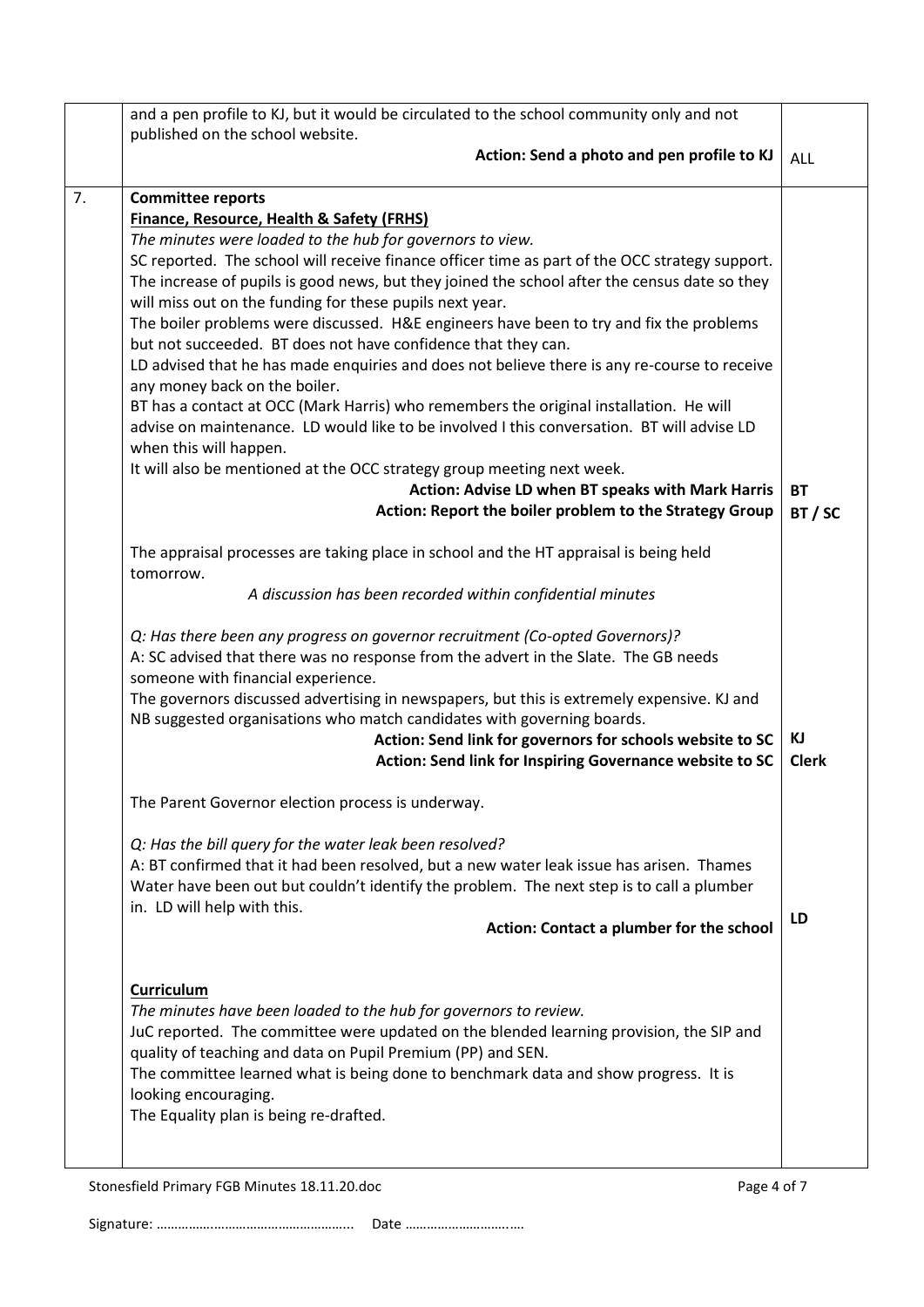|     | <b>Pay Committee</b>                                                                          |            |  |  |
|-----|-----------------------------------------------------------------------------------------------|------------|--|--|
|     | SC asked for volunteers to sit on the pay committee.                                          |            |  |  |
|     | JuC and NR volunteered. SC thanked them for doing this.                                       |            |  |  |
|     |                                                                                               |            |  |  |
| 8.  | <b>Governor Monitoring</b>                                                                    |            |  |  |
|     | SC has been very impressed with the improved approach to governor monitoring. The             |            |  |  |
|     | reporting and record keeping is much more professional. A schedule is in place and looks to   |            |  |  |
|     | be working well. The only gap is in finance.                                                  |            |  |  |
|     | There was a short discussion and NR may be able to cover finance in the short term to help    |            |  |  |
|     | out.                                                                                          |            |  |  |
|     | BT advised that the priority key areas are all being covered by monitoring.                   |            |  |  |
|     | Feedback on the monitoring experience was sought.                                             |            |  |  |
|     | GC has had some difficulty entering text onto the template, but NR has helped.                |            |  |  |
|     | Other than that, the guidance notes that BT has produced are very good and helpful.           |            |  |  |
|     | BT thanked the governors for all of their monitoring work.                                    |            |  |  |
|     |                                                                                               |            |  |  |
| 9.  | <b>Safeguarding report</b>                                                                    |            |  |  |
|     | Document was loaded to the hub prior to the meeting.                                          |            |  |  |
|     | The annual Safeguarding Audit needs to be ratified by the GB. BT will add that KJ has         |            |  |  |
|     | completed Safer Recruitment training.                                                         |            |  |  |
|     | Action: BT include KJ's Safer Recruitment training on the document.                           | <b>BT</b>  |  |  |
|     | There were no queries raised with the report. The governors approved the report for           |            |  |  |
|     | submission.                                                                                   |            |  |  |
| 10. | <b>Parental engagement</b>                                                                    |            |  |  |
|     | An idea of making a film of the school to boost interest has been suggested. JuC has a        |            |  |  |
|     | contact and will see if they would get involved and help.                                     |            |  |  |
|     | Action: Reach out to the film making contact                                                  | <b>JuC</b> |  |  |
|     |                                                                                               |            |  |  |
|     |                                                                                               |            |  |  |
|     | Parent communication evening - Virtual event on 2 <sup>nd</sup> December                      |            |  |  |
|     | This is being organised. It will be on a similar basis to the 'Meet the Teacher' event BT     |            |  |  |
|     | would normally hold in September. BT will present on the School Development Plan,             |            |  |  |
|     | curriculum catch-up, wellbeing and quality of teaching. It will be followed by a Q&A session. |            |  |  |
|     | BT would like the governors to help field the questions and deliver some of the               |            |  |  |
|     | presentation.                                                                                 |            |  |  |
|     | Q: Could the event be used to try and recruit parents to volunteer for fundraising events?    |            |  |  |
|     | A: Yes, this would be possible.                                                               |            |  |  |
|     |                                                                                               |            |  |  |
|     | There was a short discussion over which platform to use for this event. It was felt that Zoom |            |  |  |
|     | may well be the best.                                                                         |            |  |  |
|     | It would be great to have as many governors as possible attend this event. It was suggested   |            |  |  |
|     | that BT's presentation is recorded so that it could be used again in the future. BT was       |            |  |  |
|     | agreeable to this.                                                                            |            |  |  |
|     | Q: Did the Parent - Teacher meetings go smoothly?                                             |            |  |  |
|     | A: BT replied that they went very well and lots of good feedback was received. They were      |            |  |  |
|     | held via Zoom. More parents than usual attended their meetings and only 1 parent              |            |  |  |
|     | requested a face to face meeting.                                                             |            |  |  |
|     |                                                                                               |            |  |  |
|     |                                                                                               |            |  |  |
|     |                                                                                               |            |  |  |
|     |                                                                                               |            |  |  |
|     | Page 5 of 7<br>Stonesfield Primary FGB Minutes 18.11.20.doc                                   |            |  |  |

Signature: …………….………………………………... Date ………………………..….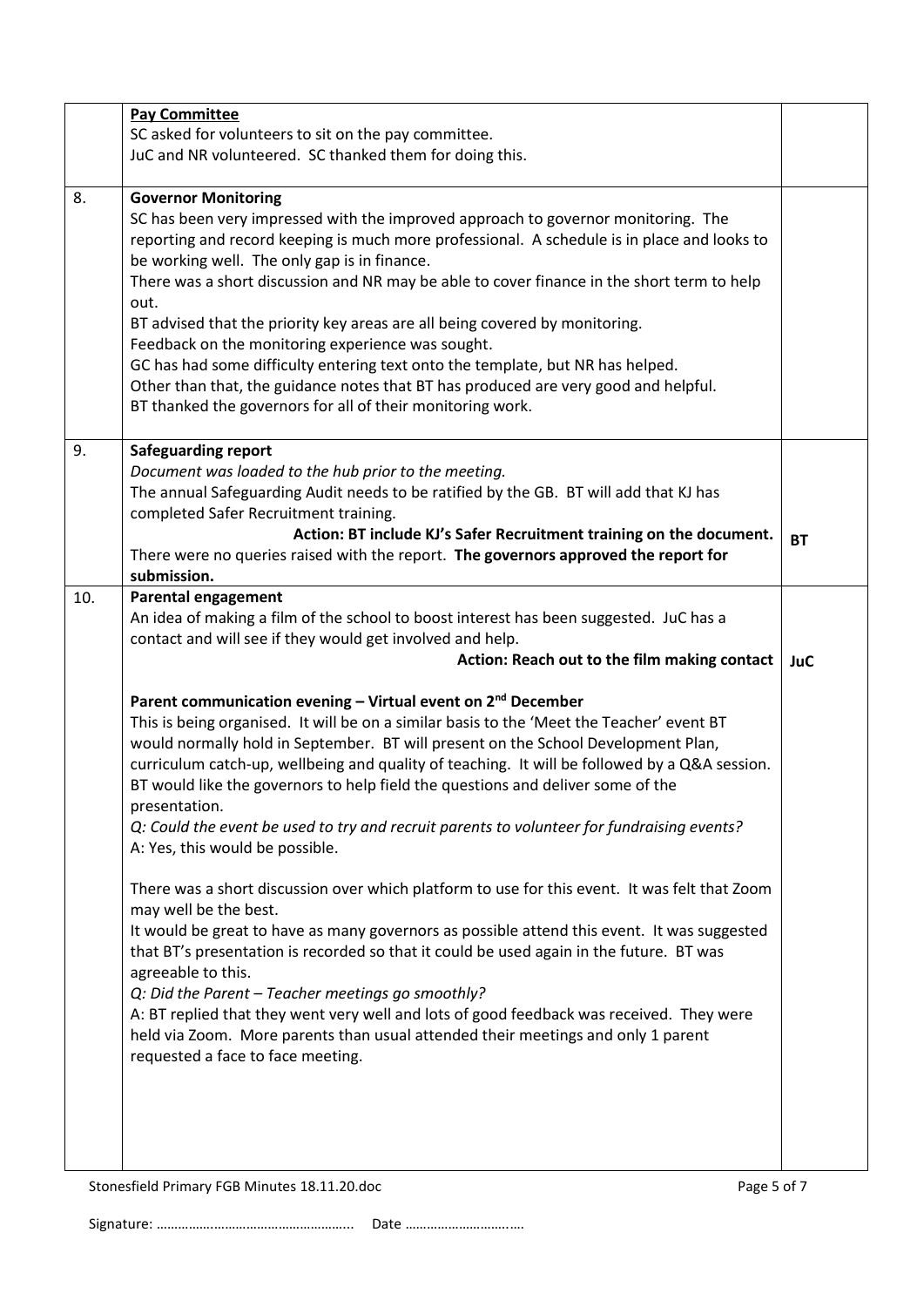| 11. | <b>Health &amp; Safety</b>                                                                    |           |  |  |  |  |
|-----|-----------------------------------------------------------------------------------------------|-----------|--|--|--|--|
|     | A H&S monitoring walk has taken place and no concerns were raised.                            |           |  |  |  |  |
|     | The school had the annual H&S audit on Monday 16 <sup>th</sup> November. The audit went well. |           |  |  |  |  |
|     | There are some minor actions to resolve but nothing major. BT has to organise for some        |           |  |  |  |  |
|     | renewal training that had lapsed due to Covid.                                                |           |  |  |  |  |
|     | CO has created a new system for recording H&S that has been implemented.                      |           |  |  |  |  |
|     |                                                                                               |           |  |  |  |  |
| 12. | <b>Governing body business</b>                                                                |           |  |  |  |  |
|     | <b>Governor Training</b>                                                                      |           |  |  |  |  |
|     | SC advised the GB that a new governor training schedule has been released. Training is        |           |  |  |  |  |
|     | online and very convenient.                                                                   |           |  |  |  |  |
|     | When governors undergo training can they record this on governor hub please.                  |           |  |  |  |  |
|     |                                                                                               |           |  |  |  |  |
|     | <b>Skills Matrix</b>                                                                          |           |  |  |  |  |
|     | This is all now complete and loaded to governor hub for governors to view.                    |           |  |  |  |  |
|     |                                                                                               |           |  |  |  |  |
|     | <b>Link Governor roles</b>                                                                    |           |  |  |  |  |
|     | There were 4 link governor roles from last year not yet allocated at the last FGB meeting.    |           |  |  |  |  |
|     | The clerk listed them:                                                                        |           |  |  |  |  |
|     | Pupil behaviour now falls within the Safeguarding link role                                   |           |  |  |  |  |
|     | Pupil Premium is a high-profile subject, and it was decided to be a responsibility of         |           |  |  |  |  |
|     | the Curriculum Committee as a whole.                                                          |           |  |  |  |  |
|     | Parent Engagement link - This link role will not be needed until the Summer term.             |           |  |  |  |  |
|     | KJ may be able to take that role on at that point.                                            |           |  |  |  |  |
|     | IT link governor falls under the wider curriculum link role.                                  |           |  |  |  |  |
|     |                                                                                               |           |  |  |  |  |
|     | <b>Governor body vacancies</b>                                                                |           |  |  |  |  |
|     | The Co-opted and Parent governor vacancies have already been discussed. The GB does still     |           |  |  |  |  |
|     | need a Staff Governor. No staff members have expressed an interest so far. BT will speak to   |           |  |  |  |  |
|     | the staff again and try to encourage some interest. The governor exercise of circulating      |           |  |  |  |  |
|     | pictures and pen profile may support this.                                                    |           |  |  |  |  |
|     | Action: Staff governor role - encourage candidates                                            | <b>BT</b> |  |  |  |  |
| 16. | <b>AOB</b>                                                                                    |           |  |  |  |  |
|     | No items raised.                                                                              |           |  |  |  |  |
|     | Meeting closed at 8.57pm.                                                                     |           |  |  |  |  |
|     |                                                                                               |           |  |  |  |  |
|     | Next Governing Body Meeting: 13.01.2021                                                       |           |  |  |  |  |